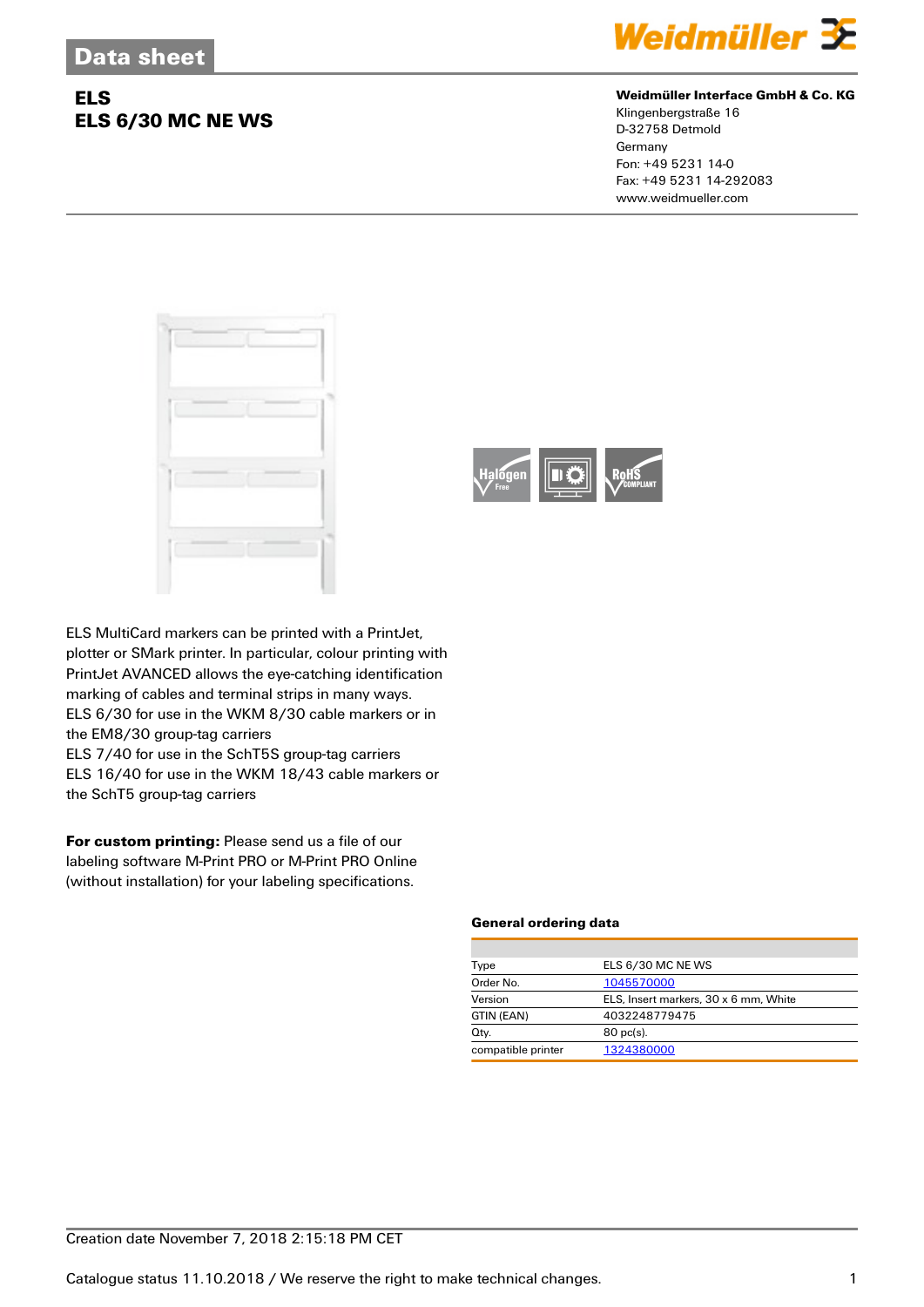## **ELS ELS 6/30 MC NE WS**

# **Technical data**



### **Weidmüller Interface GmbH & Co. KG**

Klingenbergstraße 16 D-32758 Detmold Germany Fon: +49 5231 14-0 Fax: +49 5231 14-292083

| <b>Dimensions and weights</b>                   |                                       |                  |              |  |
|-------------------------------------------------|---------------------------------------|------------------|--------------|--|
|                                                 |                                       |                  |              |  |
| Width                                           | 6 mm                                  | Width (inches)   | 0.236 inch   |  |
| Height                                          | 30 mm                                 | Height (inches)  | 1.181 inch   |  |
| Depth                                           | $0.8$ mm                              | Depth (inches)   | 0.031 inch   |  |
| Net weight                                      | 1.138g                                |                  |              |  |
| General data                                    |                                       |                  |              |  |
|                                                 |                                       |                  |              |  |
| Colour                                          | White                                 | Material         | Polyamide 66 |  |
| Material colour according to resistance<br>code | 9                                     | Number per sheet | 16           |  |
| UL 94 flammability rating                       | $V-2$                                 | Width            | 6 mm         |  |
| <b>Conductor and cable markers</b>              |                                       |                  |              |  |
|                                                 |                                       |                  |              |  |
| Halogen                                         | No                                    |                  |              |  |
| <b>Classifications</b>                          |                                       |                  |              |  |
|                                                 |                                       |                  |              |  |
| <b>ETIM 3.0</b>                                 | EC001530                              | <b>ETIM 4.0</b>  | EC001288     |  |
| <b>ETIM 5.0</b>                                 | EC001530                              | <b>ETIM 6.0</b>  | EC001530     |  |
| <b>UNSPSC</b>                                   | 39-12-14-00                           | eClass 5.1       | 27-14-91-03  |  |
| eClass 6.2                                      | 27-14-91-29                           | eClass 7.1       | 27-14-91-29  |  |
| eClass 8.1                                      | 27-14-91-03                           | eClass 9.0       | 27-14-07-08  |  |
| eClass 9.1                                      | 27-40-04-01                           |                  |              |  |
| <b>Approvals</b>                                |                                       |                  |              |  |
|                                                 |                                       |                  |              |  |
| <b>ROHS</b>                                     | Conform                               |                  |              |  |
| <b>Downloads</b>                                |                                       |                  |              |  |
| <b>Engineering Data</b>                         | <b>EPLAN, WSCAD, Zuken E3.S</b>       |                  |              |  |
| <b>Engineering Data</b>                         | <b>STEP</b>                           |                  |              |  |
| Software                                        | <b>M-Print PRO configuration file</b> |                  |              |  |
|                                                 |                                       |                  |              |  |